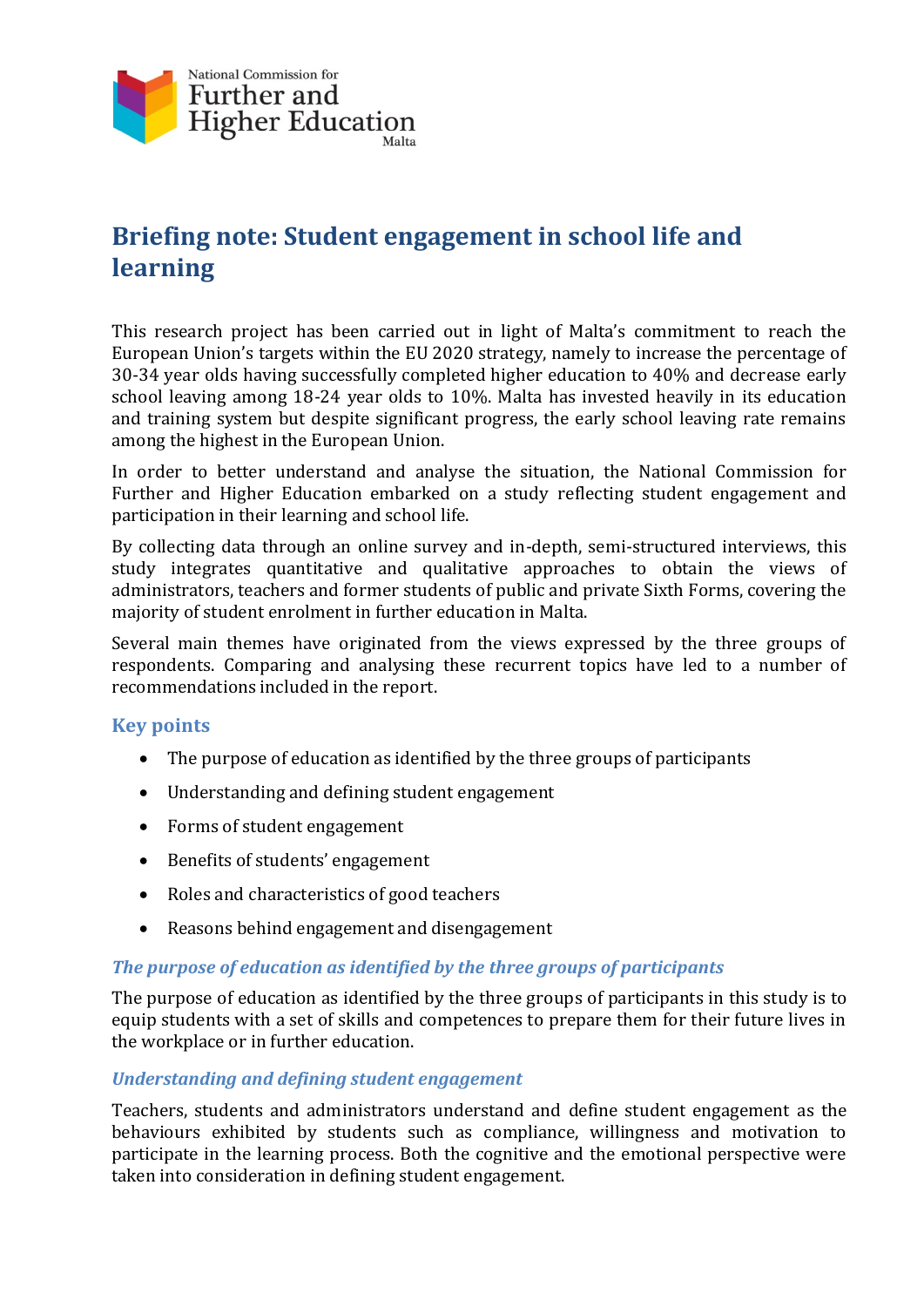

### *Forms of student engagement*

The forms of student engagement include the learners' active participation in the classroom, in extracurricular activities, and in non-academic programs. The academic aspect however was believed to be of primary importance.

#### *Benefits of students' engagement*

Students' engagement has several benefits as it makes learning a more enjoyable experience, fosters student commitment, increases retention and positively impacts learners' futures as active citizens.

#### *Roles and characteristics of good teachers*

Students discussed the roles and characteristics of good teachers whereby a set of personality traits, teaching methods and class management styles are identified. In brief, good teachers were portrayed as confident and passionate experts who set high expectations by challenging, reinforcing, and encouraging their students.

#### *Reasons behind engagement and disengagement*

The study also focuses on identifying the reasons behind engagement and disengagement.

First, the school environment, in terms of positive attitude, physical resources, timetables and breaks, and pedagogical practices, were found to affect student engagement.

Second, students' socio-emotional well-being was found to play a major role as well. This included their feeling of belonging to their institution through the bonds built with peers and superiors. A number of other student dependent factors were also identified. Students were more engaged when they were encouraged to take charge of their learning, rather than being 'spoon-fed' and when they were encouraged to voice their opinion.

It also results that students' family background, including their economic and social standing, can also deeply affect the learning experience. Students' interest in their subject choices was identified as an important factor as well, especially when parental pressure and lack of information frequently leads students into wrong subject choices.

Findings also show that the teaching and learning process and assessment methods can detrimentally affect student engagement. Respondents encouraged the adoption of alternative modes of teaching and assessment to take into account individual idiosyncrasies and allow students with different capabilities to reveal their full potential.

An engaging learning process pushes students past mere memorization and makes them aware of the rationale and applicability of what they are learning. A rigid and heavy syllabus was mentioned at several instances as a major obstacle for student engagement. A healthy balance of academia and extracurricular engagement was equally identified as key to a successful Sixth Form experience due to the numerous benefits of extracurricular activities to students.

## **Conclusion & recommendations**

An educational system that responds to students' needs can empower students and ultimately lead to engaged learners.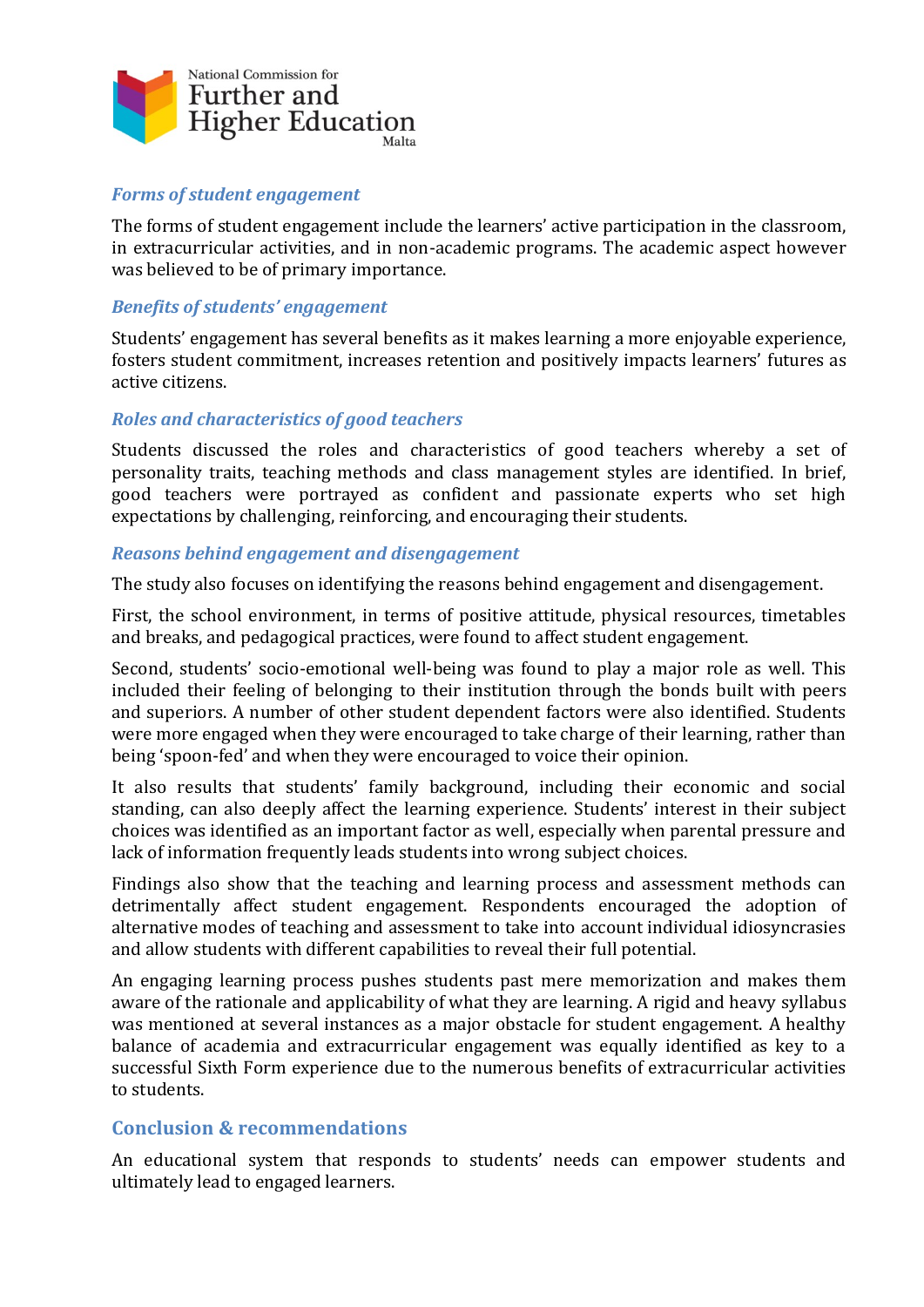

Training students to become independent and responsible lifelong learners starts from early school years through a student centred approach and active learning.

Students become more committed to their learning when they are convinced of the relevance of their studies to their real life and to their long term plans.

Involving teachers in designing the syllabi and in developing school policies enhances the teaching and learning processes and makes the latter more responsive to the needs of all those involved.

Continuous professional development supports teachers in incorporating student engagement in their teaching styles.

Adequate career guidance plays a major role in raising awareness among students as to the different paths available after secondary schooling and can assist them in making correct subject choices.

Delaying any important career decision or definite subject choices to a later stage in a students' schooling can help decrease stress on the learners and give them more flexibility for self-discovery.

When administrators and teachers adopt open-door policies, they become physically and emotionally more accessible for students, hence improving the students' general well-being at school.

Teachers persistently highlight the demanding rigid syllabus and time limitations as the main reasons that prevent them from developing engaging lessons. A revised curriculum reduces stress on both teacher and learner and gives teachers more flexibility to personalize their teaching and engage their students.

Alternative forms of assessment that are not exclusively dependent on summative and highstakes examinations, as well as introducing credit system programmes in Sixth Forms can create further possibilities for students to personalize their learning experience.